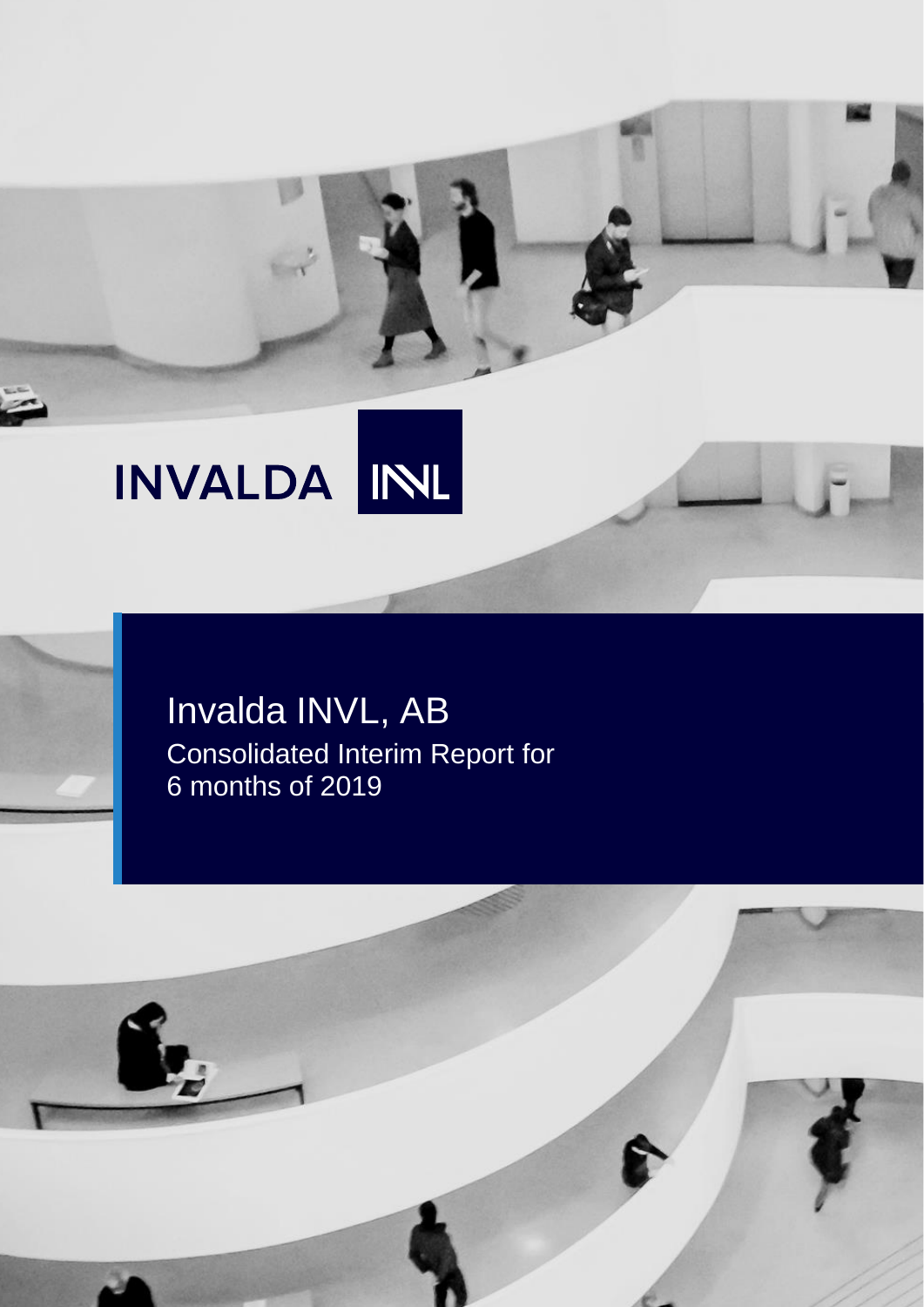## Translation note:

This version of the Interim Report is a translation from the original, which was prepared in Lithuanian language. All possible care has been taken to ensure that the translation is an accurate representation of the original. However, in all matters of interpretation of information, views or opinions, the original language version takes precedence over this translation.

# **CONTENTS**

| $\mathbf{L}$ |                                                                                                  |  |
|--------------|--------------------------------------------------------------------------------------------------|--|
|              |                                                                                                  |  |
|              | 2. General information about the Issuer and other companies comprising the Issuer's group 3      |  |
|              |                                                                                                  |  |
|              |                                                                                                  |  |
|              |                                                                                                  |  |
|              |                                                                                                  |  |
|              |                                                                                                  |  |
|              |                                                                                                  |  |
|              |                                                                                                  |  |
|              |                                                                                                  |  |
|              |                                                                                                  |  |
|              | 9. Information about members of the Board, CFO and the Audit Committee of the Company  11        |  |
|              | 10. Information on the amounts calculated by the Issuer. other assets transferred and guarantees |  |
|              |                                                                                                  |  |
|              |                                                                                                  |  |
|              |                                                                                                  |  |
|              | 12. A description of the principal risks and uncertainties over the next 6 months 13             |  |
|              |                                                                                                  |  |
|              |                                                                                                  |  |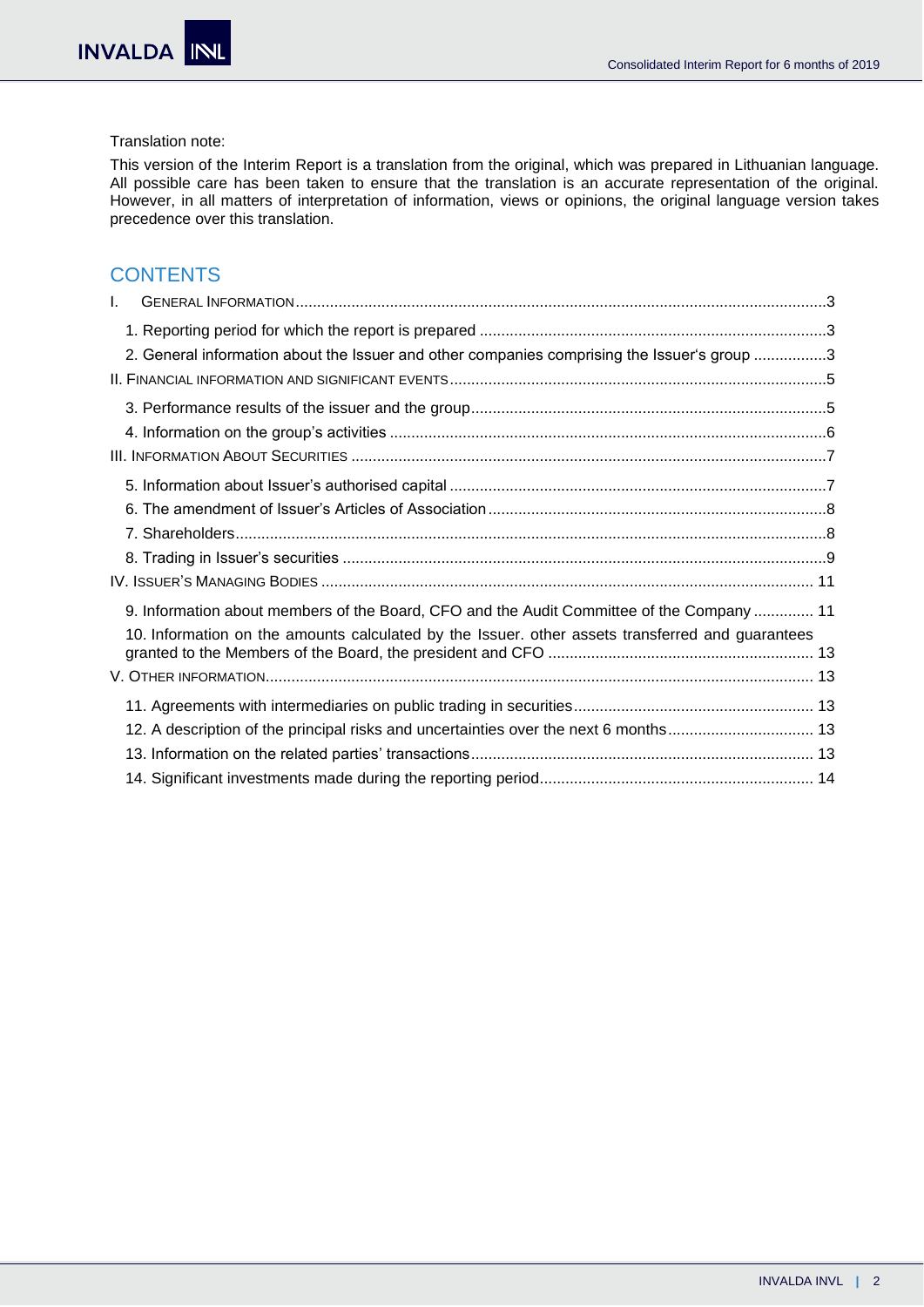# <span id="page-2-0"></span>I. GENERAL INFORMATION

# <span id="page-2-1"></span>1. Reporting period for which the report is prepared

The report is prepared for 6 months of 2019 (January – June). It reflects the most significant changes of the disclosures in the Consolidated Annual Report for 2018 and any significant events that have occurred in the first six months of this financial year. The report also includes significant events of the company and the group that took place after the reporting period. The report was unaudited.

# <span id="page-2-2"></span>2. General information about the Issuer and other companies comprising the Issuer's group

# **Information about the Issuer**

| Name of the Issuer                                                     | The public joint-stock company Invalda INVL      |
|------------------------------------------------------------------------|--------------------------------------------------|
| Code                                                                   | 121304349                                        |
| Address                                                                | Gynėjų str. 14, LT-01109 Vilnius, Lithuania      |
| Telephone                                                              | +370 5 279 0601                                  |
| E-mail                                                                 | info@invaldainvl.com                             |
| Website                                                                | www.invaldainvl.com                              |
| Legal form                                                             | The public joint-stock company                   |
| Date and place of registration                                         | 20 March 1992. Register of Enterprise of Vilnius |
| Register in which data about the Company are accumulated<br>and stored | Register of Legal Entities                       |

#### **Information on company's goals, philosophy and operating principles**

#### **Activity**

Invalda INVL is one of the leading asset management groups in the Baltic countries. Companies in the Invalda INVL group manage pension and mutual funds, alternative investments (private equity, private debt and other financial instruments), individual portfolios and other financial instruments. Companies of the group engaged in asset management manage over 900 million euros of assets entrusted to them by more than 200 thousand clients in Lithuania and Latvia as well as international investors.

We believe that our team's experience in investing and asset management creates value. That's why we now manage other investors' assets in addition to those of our shareholders. Every day we make decisions to ensure the intelligent investment of our clients' assets, which is why we highly value responsibility, a professional attitude, efficiency and openness.

#### **Experience**

Invalda INVL, AB started the activity in 1991 as the company Invalda, AB. From 1991 until 1997 it operated as a public investment company established during the state property privatization, which was implemented in accordance to the State Property Primary Privatization law of the Republic of Lithuania. From 1997 until 2003 the company operated as a licenced holding investment company (the license was issued by the Securities Commission of Lithuania). Company's shares have been traded on the Nasdaq Vilnius Exchange since 1995. On May 2015 the company changed its corporate name to the public joint-stock company Invalda INVL.

Over its history Invalda INVL implemented a few dozen corporate acquisitions and sales, capital raising transactions worth more than EUR 1.4 bln.

Having the biggest team of investment managers in Lithuania and Latvia, and more than 20 years of successful asset management, we generate significant returns for our investors.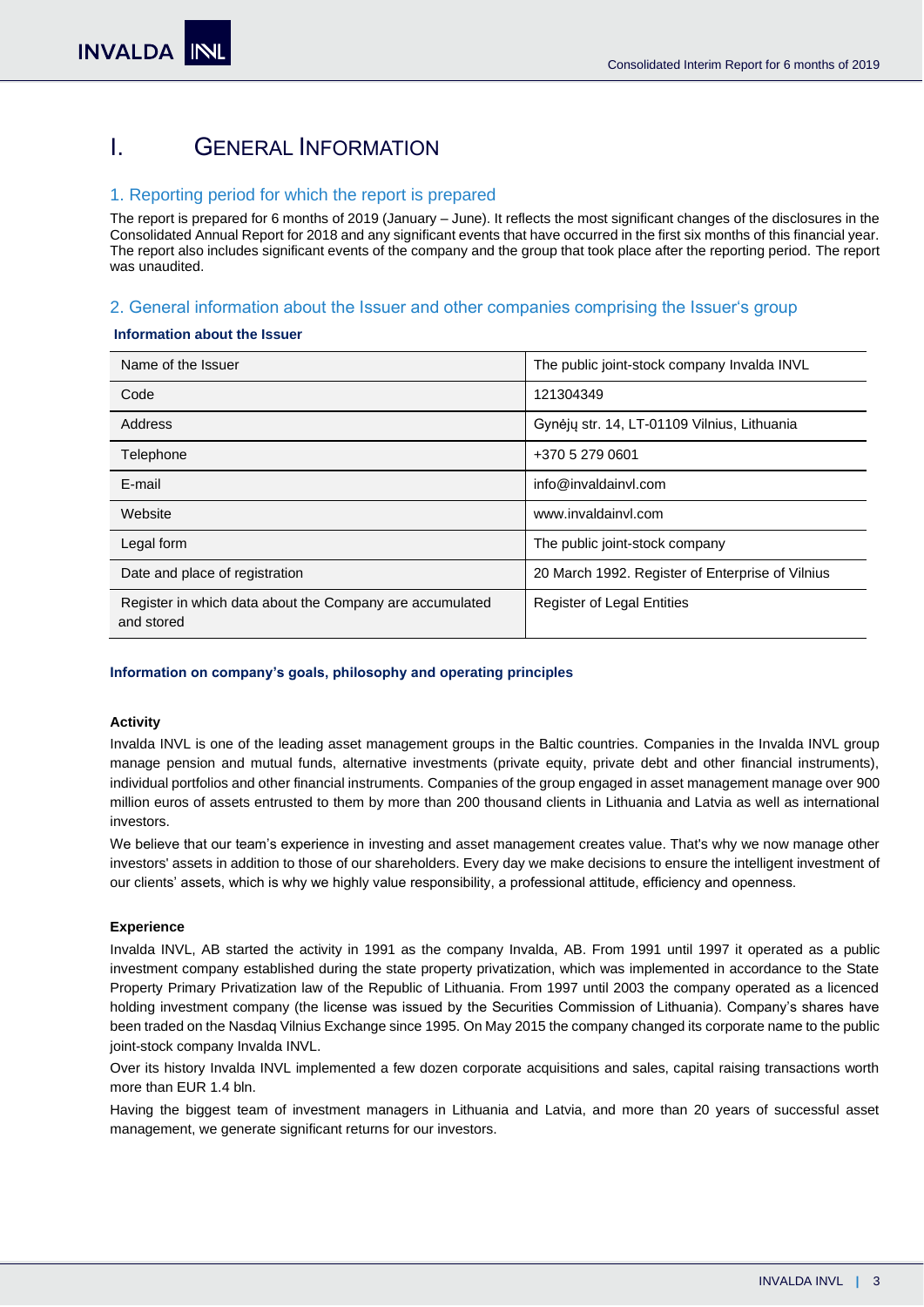### **Goals**

The priority of Invalda INVL group is to ensure the successful management of the assets entrusted to it. Our aim is to achieve that the products managed by the group are among the best choices on the market in their categories.

Invalda INVL strives to be the leading asset management investment group in Lithuania and one of the leaders in the region. It is planned to continue growing and investing in the asset management business' organic growth and upon appearance of opportunities, new acquisitions in this business can be made. Alongside with the importance of the annual financial results, the priority will be given for the qualitative and quantitative asset management business growth and long-term value creation for customers, employees and shareholders.

#### **Information about the Issuer's group of companies**

Currently, the largest part of Invalda INVL group assets is concentrated in Lithuania and Latvia. At the end of the reporting period the company acted in the field of asset management business and managed other private equity investments, investing in IT, real estate, agricultural, facility management and banking areas.

The asset management business is the core of the company's strategic, while other investments may be sold receiving attractive offers.



OWNERSHIP. DIRECTLY AND INDIRECTLY OWNED VOTES

30.06.2019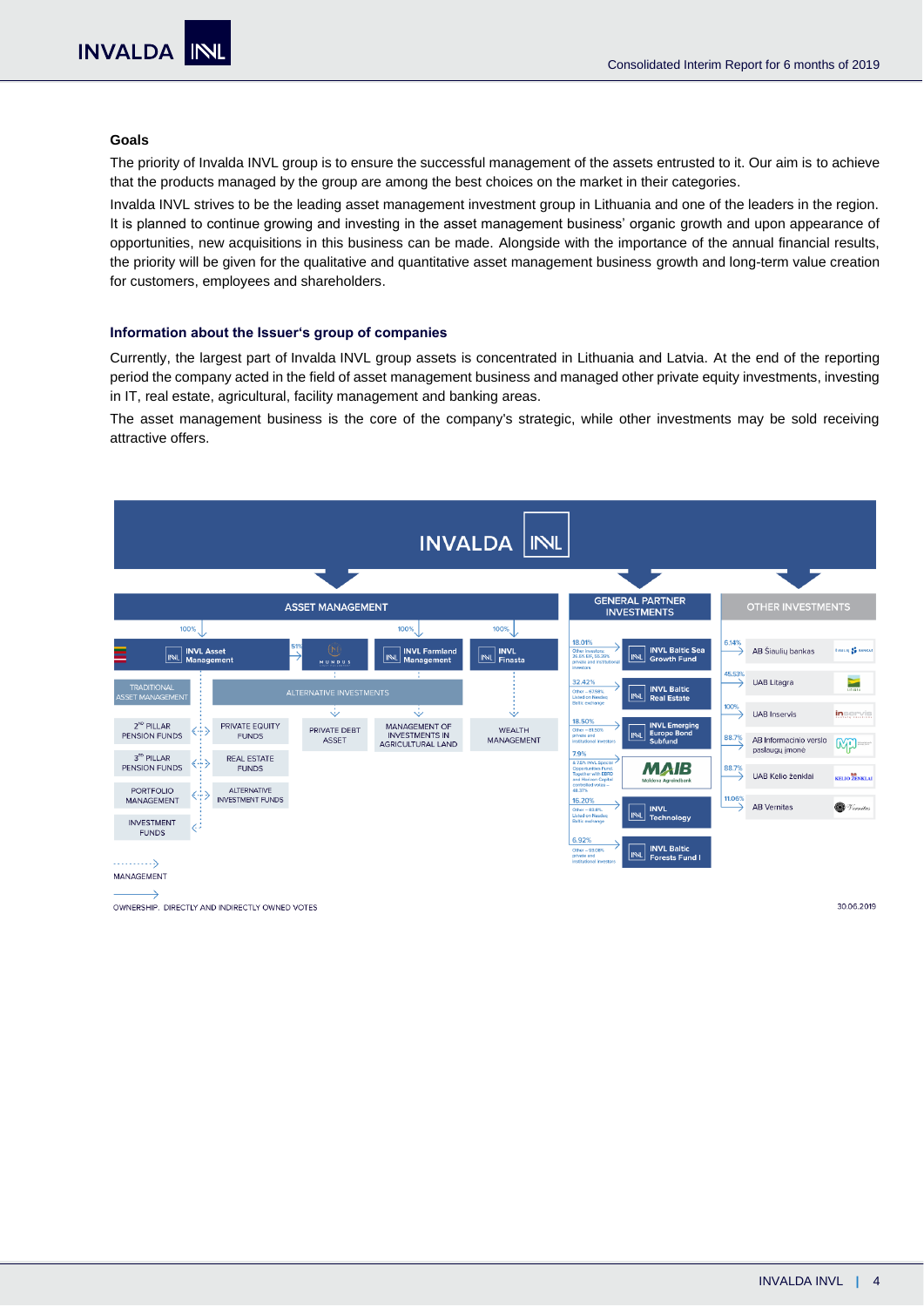# <span id="page-4-0"></span>II. FINANCIAL INFORMATION AND SIGNIFICANT EVENTS

# <span id="page-4-1"></span>3. Performance results of the issuer and the group

## **Main items of financial statements**

| <b>EUR</b> thousand        | Company's        |                   | Group's          |                  |                   |                  |
|----------------------------|------------------|-------------------|------------------|------------------|-------------------|------------------|
|                            | 6 months<br>2017 | 6 months<br>2018* | 6 months<br>2019 | 6 months<br>2017 | 6 months<br>2018* | 6 months<br>2019 |
| Non-current assets         | 58,612           | 56,150            | 66,838           | 55,264           | 52,580            | 67,248           |
| Current assets             | 3,167            | 11,422            | 7,618            | 7,039            | 15,787            | 10,623           |
| Equity                     | 60,391           | 65,236            | 72,960           | 60,391           | 65,236            | 72,960           |
| Non-current liabilities    | 496              | 1,439             | 1,050            | 576              | 1,539             | 2,544            |
| <b>Current liabilities</b> | 892              | 897               | 446              | 1,336            | 1,592             | 2,367            |
| Result before taxes        | 8,400            | 221               | 7,417            | 8,326            | 223               | 7,458            |
| Net result                 | 7,740            | 124               | 7,181            | 7,740            | 124               | 7,181            |

\* The figures have been recalculated taking into account the impact of IFRS 15 on the final figures in the annual audited financial accounts for 2018

# **Calculation of the net asset value of Invalda INVL**

| <b>EUR</b> thousand                                                                | Evaluation criteria                  | 30 June 2017 | 30 June 2018* | 30 June 2019 |
|------------------------------------------------------------------------------------|--------------------------------------|--------------|---------------|--------------|
| Investment into asset management                                                   | Equity method                        | 7,627        | 9,111         | 10,634       |
| Investments into INVL Baltic Sea Growth<br>Fund (commitment to invest is excluded) | Fair value of net assets             |              |               | 3,263        |
| Investments into INVL Baltic Real Estate                                           | Market price                         | 8,958        | 9,761         | 10,402       |
| Investments into Moldova - Agroindbank                                             | Comparative method of<br>multipliers |              |               | 3,709        |
| Investments into INVL Technology                                                   | Market price                         | 2,707        | 2,712         | 3,010        |
| Subsidiary cash and investment into<br>investment fund                             | Fair value of net assets             |              | 9,209         | 5,562        |
| Investments into Litagra, UAB (including<br>loans granted)                         | Comparative method of<br>multipliers | 17,798       | 10,168        | 15,146       |
| Investments into Šiauliai Bank                                                     | Market price                         | 15,129       | 18,597        | 14,992       |
| Investments into Inservis, UAB (including<br>loans granted)                        | Comparative method of<br>multipliers | 4,912        | 2,251         | 4,343        |
| Other listed shares                                                                | Market price                         | 1,532        | ۰             |              |
| Investments into other subsidiary<br>companies (including loans granted)           | Fair value of net assets             | 984          | 865           | 651          |
| Other assets, other investments                                                    | Book value                           | 1,279        | 1,355         | 1,158        |
| Cash and cash equivalents                                                          | Book value                           | 853          | 3,543         | 1,586        |
| <b>Total assets</b>                                                                | Book value                           | 61,779       | 67,572        | 74,456       |
| <b>Liabilities</b>                                                                 | Book value                           | 1,388        | 2,336         | 1,496        |
| Net asset value                                                                    |                                      | 60,391       | 65,236        | 72,960       |
| Net asset value per share, EUR                                                     |                                      | 5.21         | 5.64          | 6.28         |

\* The figures have been recalculated taking into account the impact of IFRS 15 on the final figures in the annual audited financial accounts for 2018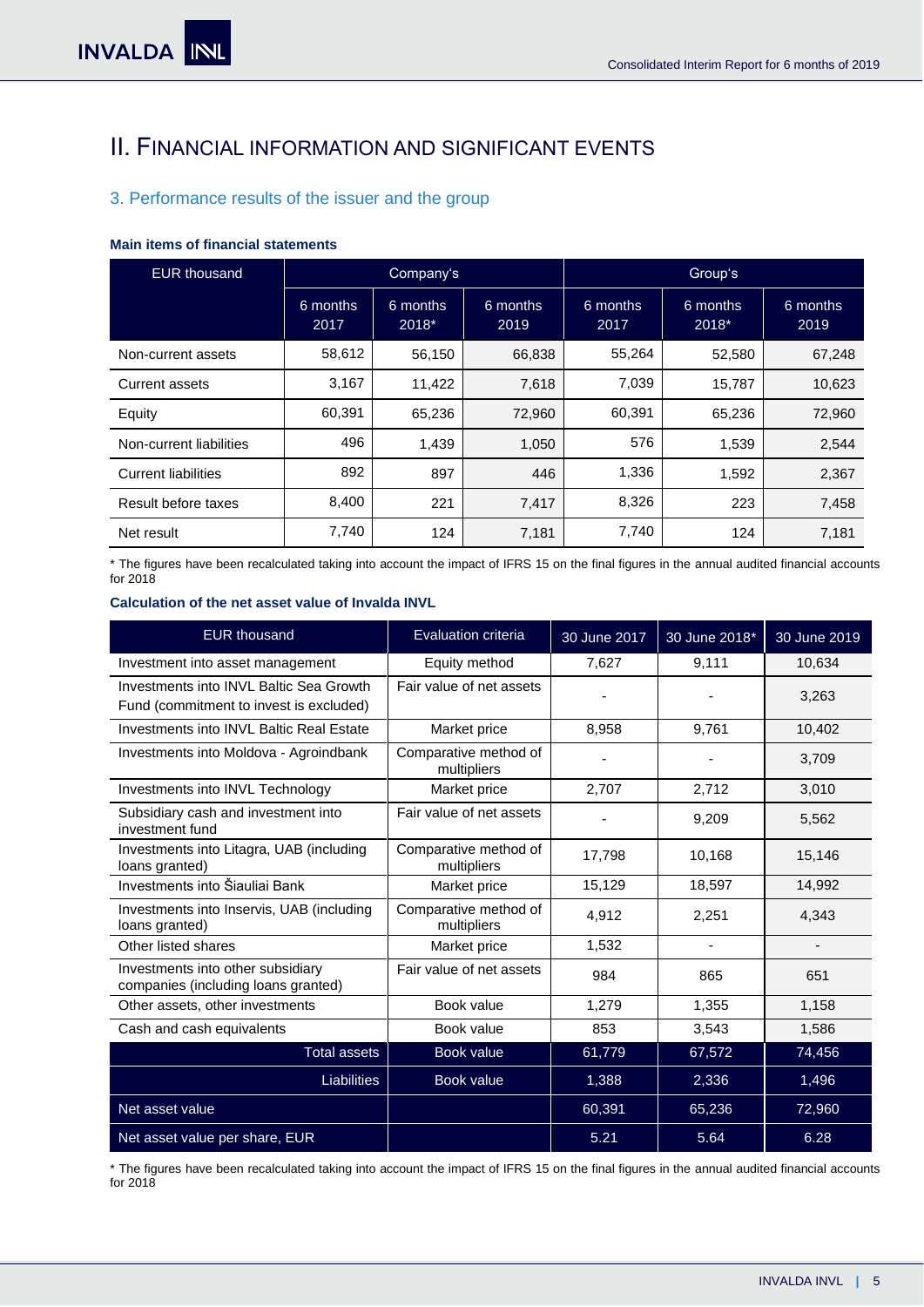# <span id="page-5-0"></span>4. Information on the group's activities

## **Asset Management business**











 $\mathbb{N}$ MUNDUS

j

#### **Results of the asset management business**

| <b>EUR</b> million<br>(if not stated otherwise)        |           | 2018           |       |           | 30.06.2019 |       |  |
|--------------------------------------------------------|-----------|----------------|-------|-----------|------------|-------|--|
|                                                        | Lithuania | Latvia         | Total | Lithuania | Latvia     | Total |  |
| Number of clients, thousand                            | 150.4     | 51.9           | 202.3 | 161.2     | 51.9       | 213.1 |  |
| Amount earned to clients                               | (21.9)    |                |       | 64.7      |            |       |  |
| Asset under management*                                | 600.3     | 75.1           | 675.4 | 839.3     | 86.2       | 925.5 |  |
| 2nd pillar pension funds                               | 353.3     | 69.3           | 422.6 | 448.7     | 81.2       | 529.9 |  |
| 3rd pillar pension funds                               | 23.9      | 1.2            | 25.1  | 30.5      | 1.3        | 31.8  |  |
| Investment funds                                       | 66.3      | $\overline{a}$ | 66.3  | 58.5      |            | 58.5  |  |
| Portfolios                                             | 52.0      | $\overline{a}$ | 52.0  | 74.0      |            | 74.0  |  |
| Alternative assets                                     | 104.8     | 4.6            | 109.4 | 227.6     | 3.7        | 231.3 |  |
| Revenues (January - June)                              | 3.17      | 0.26           | 3.43  | 4.46      | 0.23       | 4.69  |  |
| Profit before tax (January - June)**<br>(EUR thousand) | (77)      | (1)            | (78)  | 601       | (134)      | 467   |  |

\*eliminated investments into own products, for which management fee is not charged

\*\* according to accounting data of Invalda INVL, the figures for 2018 have been recalculated taking into account the impact of IFRS 15 on the final figures in the annual audited financial accounts for 2018

# **Other major investments**

| Company                                                             | Activity                                                                                                                         | Directly owned owned<br>share, % | Value<br>0f<br>30.06.2019,<br>mln. EUR   | the Profit<br>(loss)<br>from<br>shares investment,<br>mln.<br><b>EUR</b> |
|---------------------------------------------------------------------|----------------------------------------------------------------------------------------------------------------------------------|----------------------------------|------------------------------------------|--------------------------------------------------------------------------|
| General partner investments                                         |                                                                                                                                  |                                  |                                          |                                                                          |
| <b>INVL Baltic Sea</b><br>IN<br><b>Growth Fund</b><br>bsgf.invl.com | The largest private equity<br>investment fund in the Baltic<br>countries. The fund is<br>intended for professional<br>investors. | 18.01                            | $3.26 + 15.8$<br>commitment<br>to invest | (0.08)                                                                   |
| INL BALTIC REAL ESTATE<br>www.invlbalticrealestate.com              | Investments in commercial<br>real estate company, acting<br>as a closed-end investment<br>company.                               | 32.42                            | 10.40                                    | 0.64                                                                     |
| 73<br><b>Moldova Agroindbank</b><br>www.maib.md                     | largest<br>commercial<br>The<br>bank in Moldova providing a<br>financial<br>of<br>full<br>range<br>services                      | 7.9                              | 3.71                                     | 0.13                                                                     |

*continued on the next page*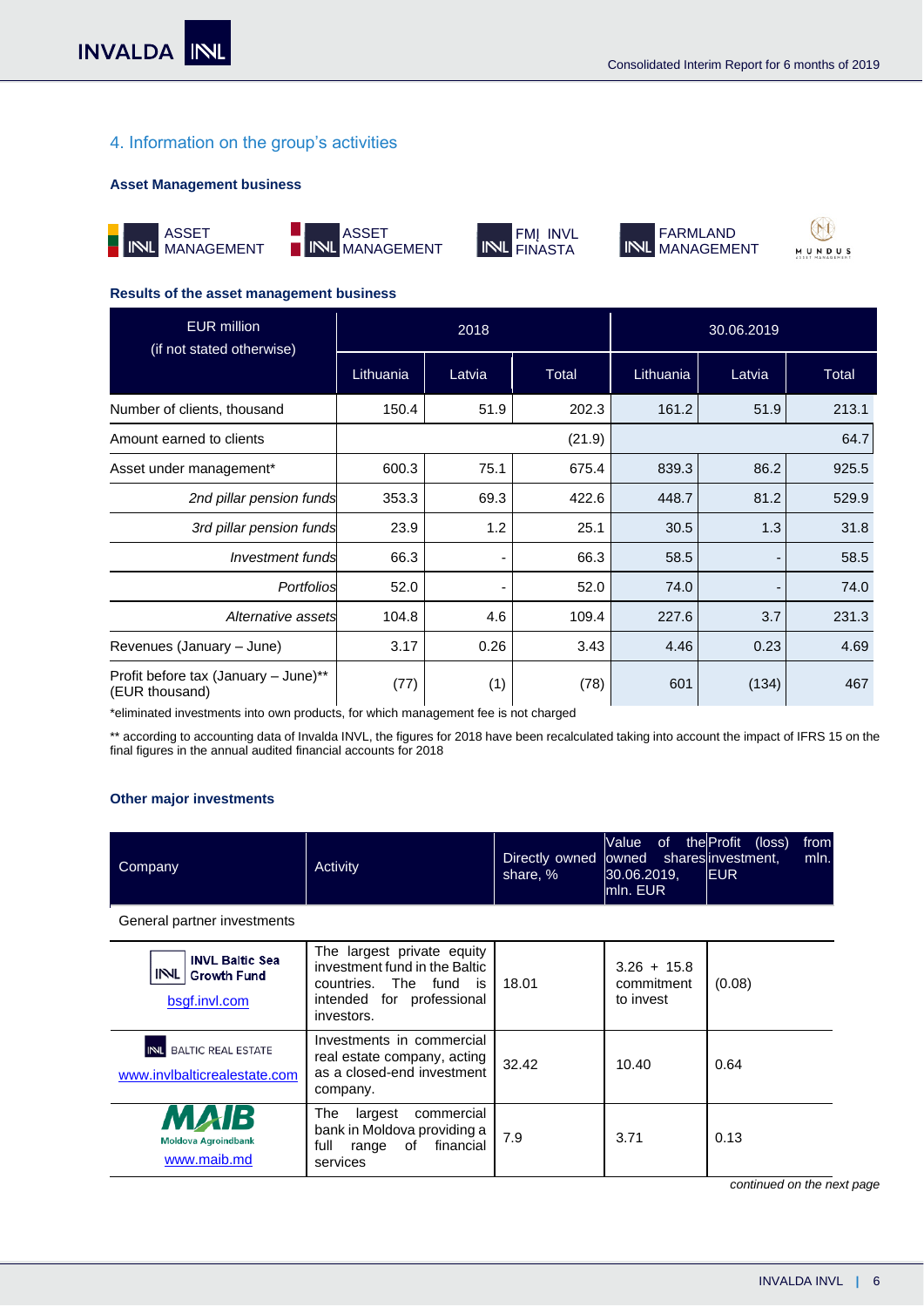**INVALDA** 

*table continued from previous page*

| Company                                           | Activity                                                                                           | share, % | <b>Nalue</b><br>Directly owned lowned shareslinvestment,<br>30.06.2019,<br>lmln. EUR | of the Profit (loss)<br><b>IEUR</b> | from<br>mln. |
|---------------------------------------------------|----------------------------------------------------------------------------------------------------|----------|--------------------------------------------------------------------------------------|-------------------------------------|--------------|
| <b>TECHNOLOGY</b><br>IN<br>www.invltechnology.com | Investments in information<br>technology company, acting<br>as a closed-end investment<br>company. | 14.37    | 3.01                                                                                 | 0.49                                |              |

#### Other historical investments

| <b>ITAGRA</b><br>www.litagragroup.lt           | Primary<br>agricultural<br>production company that<br>concentrates on agriculture<br>- the cultivation of grain,<br>milk and feed production. | $45.53*$ | 15.15 | 2.92 |
|------------------------------------------------|-----------------------------------------------------------------------------------------------------------------------------------------------|----------|-------|------|
| ŠIAULIŲ S BANKAS<br>www.sb.lt                  | Lithuanian<br>commercial<br>bank providing financial<br>services for business and<br>private clients.                                         | 5.48     | 14.99 | 2.74 |
| servis<br>PASTATU PRIEŽIŪRA<br>www.inservis.lt | Facility<br>management<br>companies group                                                                                                     | 100      | 4.34  | 0.25 |

\* In July 2019, the general meeting of shareholders of Litagra decided to reduce the company's authorized capital. After the reduction of the authorized capital Invalda INVL will hold 48.81%

# <span id="page-6-0"></span>III. INFORMATION ABOUT SECURITIES

# <span id="page-6-1"></span>5. Information about Issuer's authorised capital

#### **Structure of the authorized capital**

| Type of shares                   | Number of<br>shares, units | Total voting rights<br>granted by the issued<br>shares, units* | Number of votes<br>(units) for the quorum<br>of the general<br>meeting of<br>shareholders* | Nominal<br>value,<br><b>EUR</b> | Total nominal<br>value, EUR |
|----------------------------------|----------------------------|----------------------------------------------------------------|--------------------------------------------------------------------------------------------|---------------------------------|-----------------------------|
| Ordinary<br>registered<br>shares | 11,918,899                 | 11,918,899                                                     | 11,610,491                                                                                 | 0.29                            | 3,456,480.71                |

\* Calculating votes, the company followed the provision of the Law on Companies, which came into force on 21.07.2019 and which states that the issuer's own shares shall not be deducted from the total number of voting rights of the issuer, but calculating the quorum of the general meeting, own shares acquired by the company shall be deemed not to cast votes

All shares are fully paid-up and no restrictions apply on their transfer.

Invalda INVL group manages asset management company INVL Asset Management and financial brokerage company INVL Finasta. According to Lithuanian law, a natural or legal person (or persons acting in concert), indirectly willing to acquire or increase their shareholding in an asset management company (more than 20, 30 or 50 percent), have to obtain a decision from the Bank of Lithuania not to object this acquisition. This means that investors, willing to acquire more than 20 percent shareholding in Invalda INVL, AB, can do so only with a prior decision from the Bank of Lithuania.

Invalda INVL also owns asset management company INVL Asset Management in Latvia, therefore according Latvian Financial and Capital Market Commission restrictions under acquisition of the shareholding in Invalda INVL must be fulfilled as well.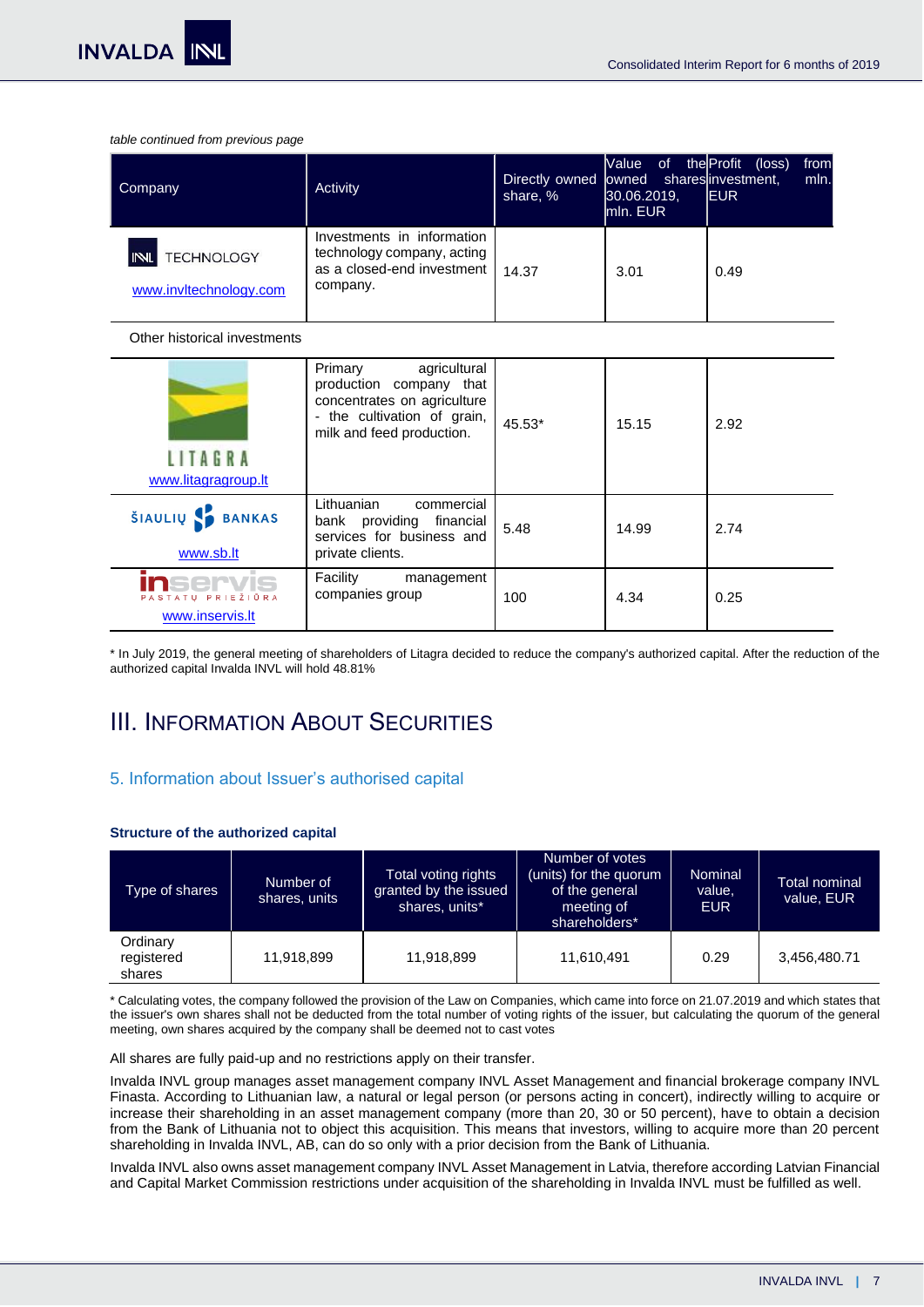| Year of acquisition of own<br>shares | Acquired amount, units | Acquired amount (% of the<br>authorised capital) | Price for one share, EUR |
|--------------------------------------|------------------------|--------------------------------------------------|--------------------------|
| 2015                                 | 143,645                | 1.20                                             | 3.82                     |
| 2016                                 | 135,739                | 1.14                                             | 4.11                     |
| 2017                                 | 23,076                 | 0.19                                             | 4.55                     |
| 2018                                 | 3,396                  | 0.03                                             | 5.53                     |
| 2019                                 | 2,552                  | 0.02                                             | 5.67                     |
| total                                | 308,408                |                                                  |                          |

#### **Information about the Issuer's treasury shares**

# **Information about employees stock options**

| Allocation of options                                        |                          | <b>Exercise of options</b>                   |                                                                                 |  |
|--------------------------------------------------------------|--------------------------|----------------------------------------------|---------------------------------------------------------------------------------|--|
| The year when stock<br>options contracts have been<br>signed | Number of shares (units) | The year when stock<br>options are exercised | The number of shares<br>acquired by employees under<br>option contracts (units) |  |
| 2016                                                         | 52,906                   | 2019                                         | 52,906                                                                          |  |
| 2017                                                         | 80.571                   | 2020                                         | N/A                                                                             |  |
| 2018                                                         | 59,674                   | 2021                                         | N/A                                                                             |  |
| 2019                                                         | 70,397                   | 2022                                         | N/A                                                                             |  |

# <span id="page-7-0"></span>6. The amendment of Issuer's Articles of Association

On 23 May 2019 a new wording of the Articles of Association of Invalda INVL, AB was registered in the Register of Legal Entities. This draft Articles of Association were approved by the shareholders at the Annual General Meeting held on 30 April 2019. The Articles of Association were amended by increasing the authorized capital in order the employees of Invalda INVL Group could realise the stock options granted to them in 2016.

Actual wording of the Articles of Association is dated as of 23 May 2019. The document is published on the company'[s website.](https://www.invaldainvl.com/lit/en/investor-relations/articles-of-association)

# <span id="page-7-1"></span>7. Shareholders

#### **Information about shareholders of the company**

The following shareholders of Invalda INVL: Alvydas Banys, LJB Investments, UAB, Irena Ona Mišeikienė, Indrė Mišeikytė, Darius Šulnis, Lucrum investicija, UAB, have signed the agreement on the implementation of a long-term corporate governance policy, so their votes are countable together .

#### **Shareholders who hold title to more than 5% of Invalda INVL authorised capital and/or votes**

| Name of the shareholder or<br>company                                        | Number of shares<br>held by the right of<br>ownership, units | Share of the<br>authorised capital<br>and votes* held, % | Indirectly held<br>votes, % | Total votes of the<br>shareholders<br>group, $%$ |
|------------------------------------------------------------------------------|--------------------------------------------------------------|----------------------------------------------------------|-----------------------------|--------------------------------------------------|
| LJB Investments, UAB<br>code 300822575.<br>Juozapavičiaus str. 9A, Vilnius   | 3,515,855                                                    | 29.50                                                    | 58.05                       |                                                  |
| Irena Ona Mišeikienė                                                         | 3,369,435                                                    | 28.27                                                    | 59.28                       |                                                  |
| Darius Šulnis                                                                | 0                                                            | 0.00                                                     | 87.55                       |                                                  |
| Lucrum Investicija, UAB<br>code 300806471, Gyneju str. 14,<br><b>Vilnius</b> | 2.401.442                                                    | 20.15                                                    | 67.40                       | 87.55                                            |
| Alvydas Banys                                                                | 910.875                                                      | 7.64                                                     | 79.91                       |                                                  |
| Indrė Mišeikytė                                                              | 236,867                                                      | 1.99                                                     | 85.56                       |                                                  |

\* In calculating directly held votes of the shareholders, the company followed the provision of the Law on Companies, which came into force on 21.07.2019 and which states that the issuer's own shares shall not be deducted from the total number of voting rights of the issuer.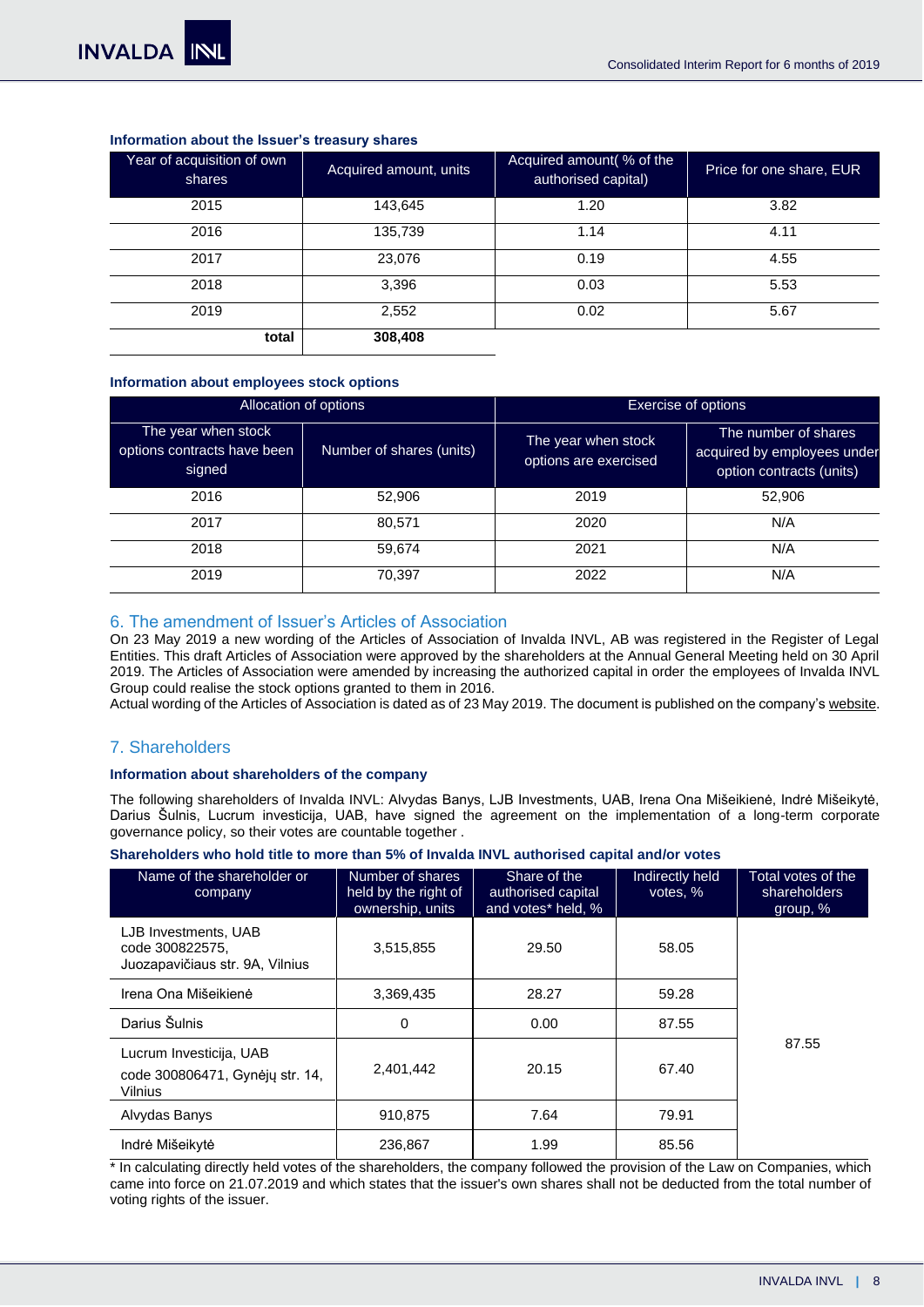

There are no shareholders entitled to special rights of control. Invalda INVL, AB has no knowledge of any restriction on voting rights or mutual agreements between the shareholders that might result in the restriction of shares transfer and (or) voting rights. There are no agreements to which the Issuer is a party and which would come into effect of being amended or terminated in case of change in the Issuer's control. At the end of June 2019 the total number of shareholders was around 3,400.

# <span id="page-8-0"></span>8. Trading in Issuer's securities

| Shares issued, units | 11,918,899                                                                                |
|----------------------|-------------------------------------------------------------------------------------------|
| Nominal value        | 0.29 EUR                                                                                  |
| Total nominal value  | 3,456,480.71                                                                              |
| <b>ISIN</b> code     | LT0000102279                                                                              |
| LEI code             | 52990001IQUJ710GHH43                                                                      |
| Name, exchange       | IVL1L, Nasdaq Vilnius                                                                     |
| List                 | <b>Baltic Secondary list</b><br>Baltic Main List (from 1 January 2008 until 20 July 2015) |
| Listing date         | 19 December 1995                                                                          |

#### **Main characteristics of Invalda INVL, AB shares admitted to trading**

Company uses no services of liquidity providers.

# **Trading in Invalda INVL, AB shares**

| Share price, EUR   | 2015 H1   | 2016 H1    | 2017 H1    | 2018 H1   | 2019 H1   |
|--------------------|-----------|------------|------------|-----------|-----------|
| - open             | 3.100     | 3.460      | 3.860      | 5.300     | 4.740     |
| - high             | 3.700     | 4.080      | 4.700      | 5.650     | 5.800     |
| - Iow              | 2.950     | 3.260      | 3.790      | 5.150     | 4.700     |
| - weighted average | 3.330     | 3.565      | 4.189      | 5.313     | 5.410     |
| - last             | 3.600     | 3.870      | 4.650      | 5.650     | 5.500     |
| Turnover, units    | 29,476    | 36,610     | 31,480     | 8,805     | 18,086    |
| Turnover, EUR      | 98,141.11 | 130,529.26 | 131,884.66 | 46,777.65 | 97,852.45 |
| Trades, units      | 188       | 222        | 140        | 85        | 135       |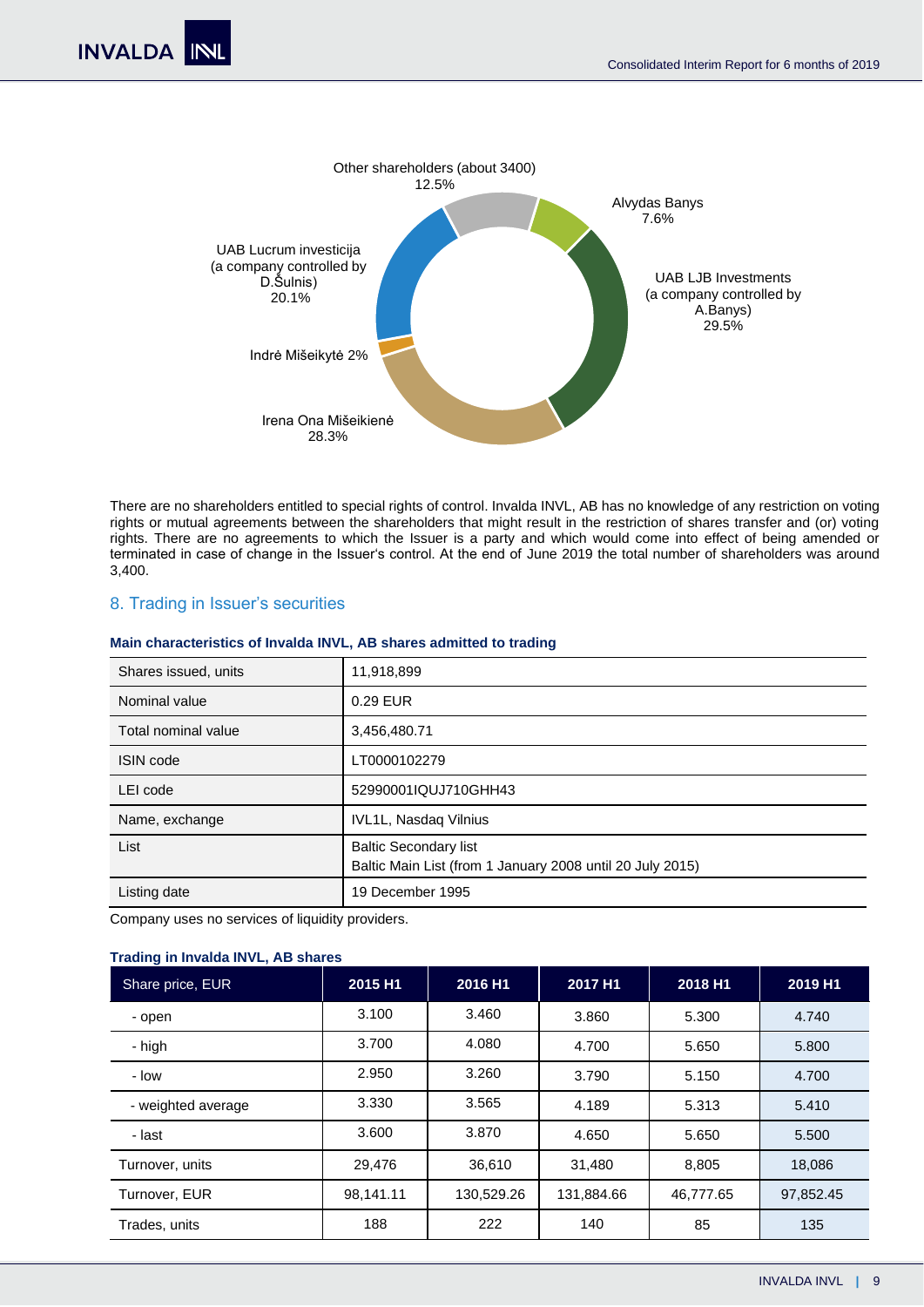

*Turnover of Invalda INVL shares and share price (EUR)*

*Changes in Invalda INVL share price and OMX Vilnius index over 10 years*



#### **Trading in securities of the companies' assigned to other investments**

Shares of subsidiary companies of Invalda INVL, forming the group, are not traded on stock exchanges. INVL Baltic Real Estate, INVL Technology and Siaulių Bankas, companies assigned to other investments, are listed on Nasdaq Vilnius stock exchange.

*Change (%) of the share price of INVL Baltic Real Estate, INVL Technology and Siaulių Bankas*

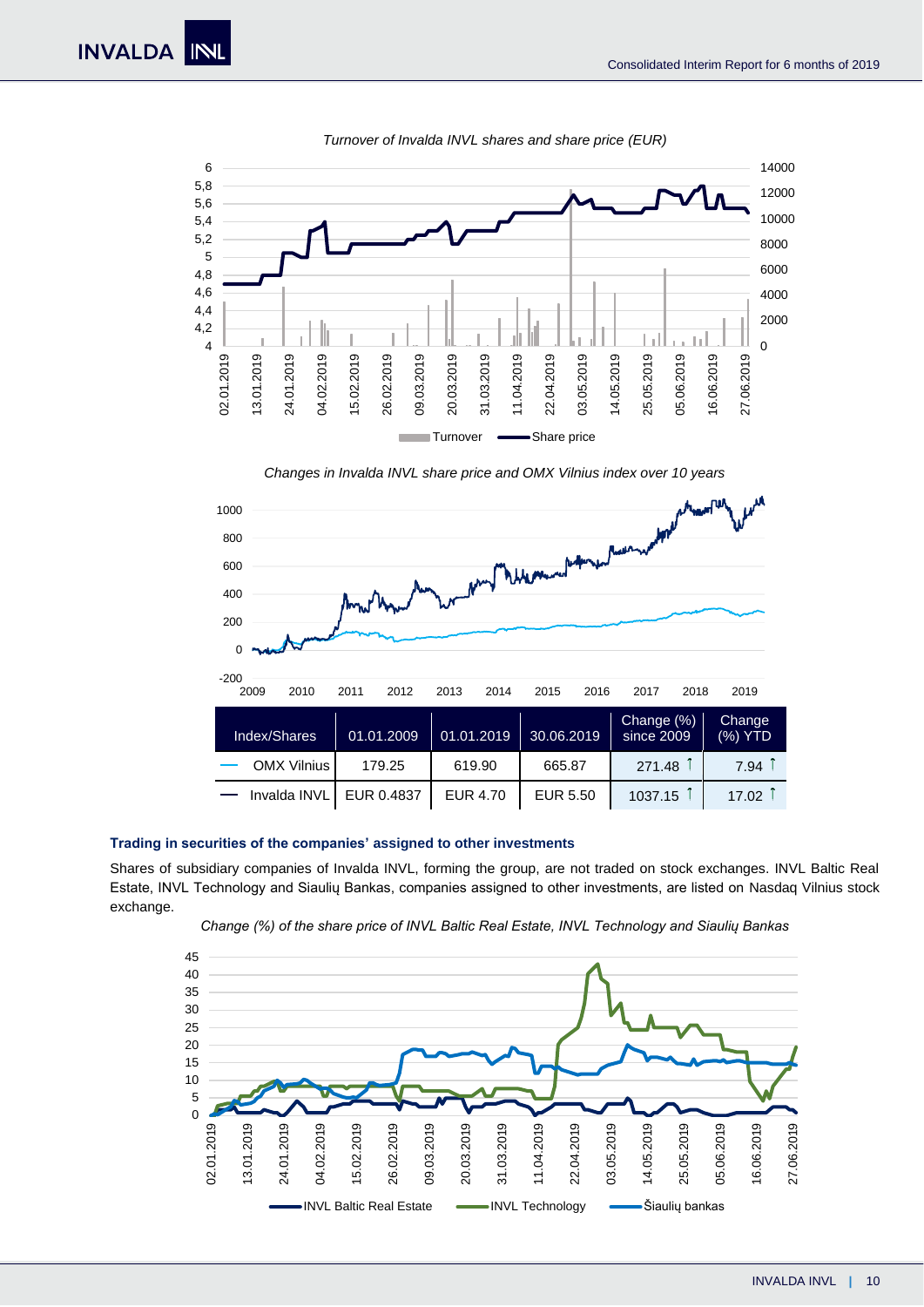# <span id="page-10-0"></span>IV. ISSUER'S MANAGING BODIES

# <span id="page-10-1"></span>9. Information about members of the Board, CFO and the Audit Committee of the Company

|                                        | Term of office           | Educational<br>background<br>and<br>qualifications                                                                                                                                                                                                   | Owned<br>amount<br><sub>of</sub><br>shares in Invalda INVL                                                                                                                                                                                                                                                                                         | Participation<br>in.<br>the<br>management of other<br>companies                                                                                                                                                                                                                                                                                           |
|----------------------------------------|--------------------------|------------------------------------------------------------------------------------------------------------------------------------------------------------------------------------------------------------------------------------------------------|----------------------------------------------------------------------------------------------------------------------------------------------------------------------------------------------------------------------------------------------------------------------------------------------------------------------------------------------------|-----------------------------------------------------------------------------------------------------------------------------------------------------------------------------------------------------------------------------------------------------------------------------------------------------------------------------------------------------------|
| Alvydas Banys<br>Chairman of the Board | Since 2018 until<br>2022 | Gediminas<br><b>Vilnius</b><br>University.<br>Technical<br>of<br>Civil<br>Faculty<br>Engineering.<br>Master<br>in Engineering<br>and<br>Economics.<br>Junior Scientific co-<br>Economics'<br>worker.<br>Institute of Lithuania's<br>Science Academy. | Personally: 910,875<br>units of shares, 7.64 %<br>of authorised capital<br>and votes:<br>Together with<br>controlled company<br>LJB Investments:<br>4,426,730 units of<br>shares, 37,14 % of<br>authorized capital and<br>votes.<br>Total votes with others<br>whose<br>votes<br>are<br>together<br>counted<br>$\overline{\phantom{a}}$<br>87.55%. | Adviser<br>Senior<br>and<br>Investment Committee<br>Member of INVL Baltic<br>Growth<br>Sea<br>fund.<br>Chairman of the Board<br>of AB<br>INVL<br><b>Baltic</b><br>Farmland; member of<br>Board<br>of UAB<br>the<br>Advisory<br>Litagra,<br>Committee member of<br><b>INVL</b><br>Technology,<br>Board<br>Supervisory<br>member<br>of<br>AB<br>Montuotojas |
|                                        | Since 2018 until<br>2022 | Vilnius<br>Gedimino<br>Technical<br>University.<br>Faculty<br>of<br>Master<br>Architecture.<br>in Architecture.                                                                                                                                      | Personally:<br>236,867<br>units of shares, 1.99%<br>of authorised capital<br>and votes.<br>Total votes with others<br>votes<br>whose<br>are<br>counted<br>together<br>$\overline{\phantom{a}}$<br>87.55%.                                                                                                                                          | Board member of AB<br><b>INVL Baltic Farmland.</b><br>Committee<br>Advisory<br>member<br><b>INVL</b><br>of<br>Technology.                                                                                                                                                                                                                                 |
| Indrė Mišeikytė<br>Member of the Board |                          |                                                                                                                                                                                                                                                      |                                                                                                                                                                                                                                                                                                                                                    |                                                                                                                                                                                                                                                                                                                                                           |



Darius Šulnis – Member of the Board, the President of Invalda INVL

| Administration, Global | Since 2018 until | <b>Duke University</b> |
|------------------------|------------------|------------------------|
| Executive MBA.         | 2022             | (USA). Business        |

Vilnius University. Faculty of Economics. Master in Accounting and Audit.

Financial broker's license (general) No. A109.

Personally: 0 units of shares, 0% of authorised capital and votes. Together with controlled company Lucrum Investicija: 2,401,442 units of shares, 20.15% of authorised capital and votes. Total votes with others whose votes are Farmland and UAB counted together - Litagra.87.55%.

Managing Partner and Investment Committee Member of INVL Baltic<br>Sea Growth fund, Growth fund, Chairman of the Board<br>of INVL Asset of INVL Asset Management, Member of the Supervisory Council of AB Šiaulių Bankas, Member of the Board of AB INVL Baltic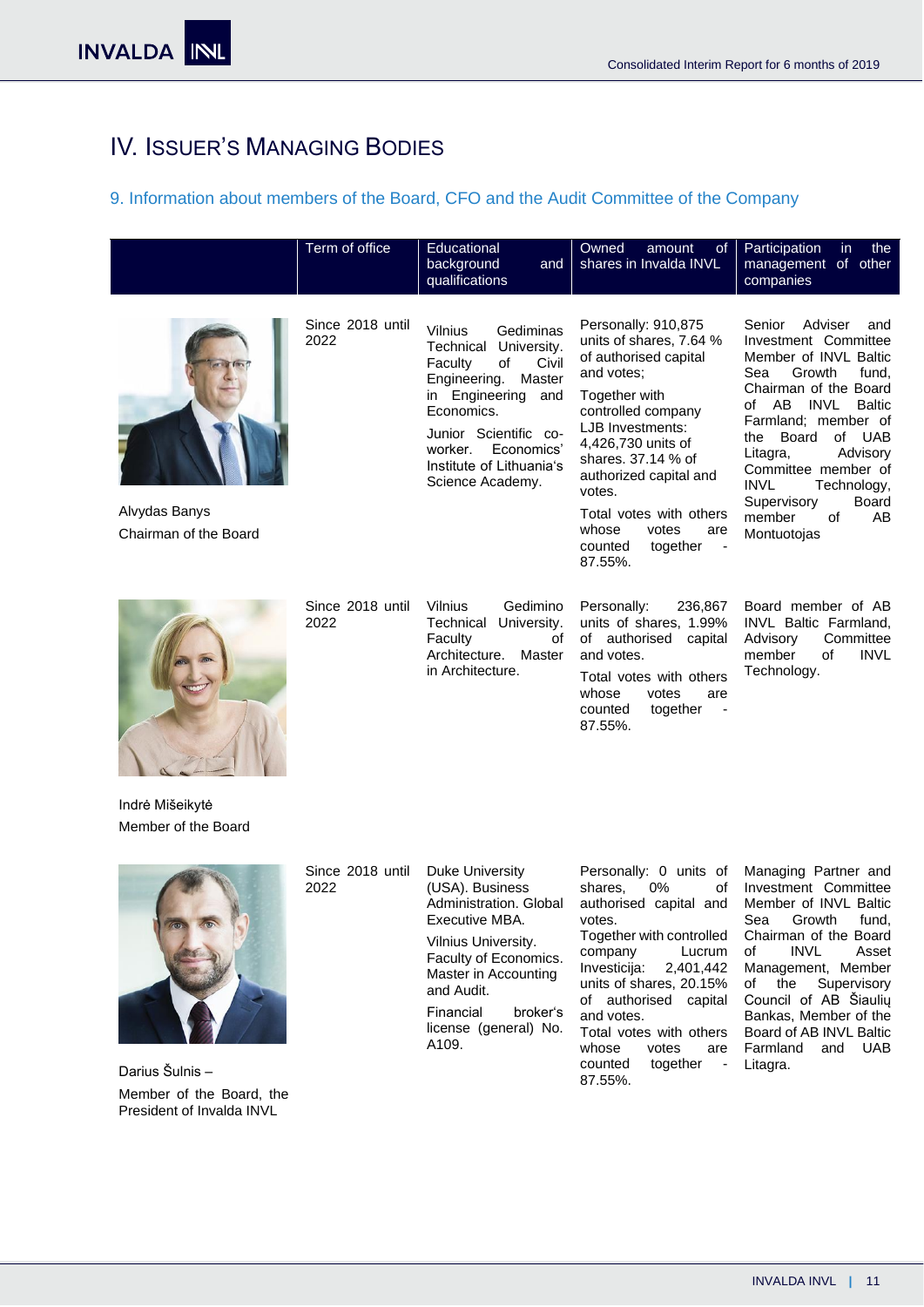|                                                                  | Term of office           | Educational<br>background<br>and<br>qualifications                                                                                                                                                                                                                                                               | Owned amount of<br>in Invalda<br>shares<br><b>INVL</b>                                                                                                                                                                     | Work experience                                                                                                                                                                                                                                                                                                                                                                                                                             |
|------------------------------------------------------------------|--------------------------|------------------------------------------------------------------------------------------------------------------------------------------------------------------------------------------------------------------------------------------------------------------------------------------------------------------|----------------------------------------------------------------------------------------------------------------------------------------------------------------------------------------------------------------------------|---------------------------------------------------------------------------------------------------------------------------------------------------------------------------------------------------------------------------------------------------------------------------------------------------------------------------------------------------------------------------------------------------------------------------------------------|
| Raimondas Rajeckas<br><b>CFO</b>                                 |                          | Vilnius<br>University,<br>Faculty<br>οf<br>Economics, Master<br>Science<br>of<br>in<br>Accounting<br>and<br>Auditing                                                                                                                                                                                             | Personally:<br>12,594<br>units<br>of<br>shares.<br>0.11% of authorised<br>capital and votes.<br>The right to acquire<br>23,451 shares of the<br>company according<br>to the<br>concluded<br>share<br>option<br>agreements. | Since 2006 CFO at<br>Invalda INVL<br>2001 - 2006 CFO at<br>Valmeda, AB<br>2000 - 2001 CFO at<br>Galincius, AB<br>2000 - 2001 CFO at<br>Invaldos Marketingas,<br>UAB (current name Inreal<br>Valdymas. UAB)<br>2000 - 2002 Accountant<br>at Gildeta, AB<br>1998 - 2000 Accountant at<br>Invalda, AB                                                                                                                                          |
| Dangutė Pranckėnienė<br>nepriklausoma<br>audito<br>komiteto narė | Since 2017 until<br>2021 | Gediminas<br>Vilnius<br>Technical<br>University,<br>Master<br>of<br><b>Business</b><br>Administration.<br>Vilnius<br>University,<br>Master<br>οf<br>Economics.<br>International<br>The<br>Coach Union (ICU),<br>professional<br>coucher name.<br>Lithuanian Ministry<br>of<br>Finance,<br>the<br>auditor's name. |                                                                                                                                                                                                                            | Since 1997 the Partner at<br>Moore Stephens Vilnius,<br><b>UAB</b><br>1996 - 1997 Audit<br>Manager, Deloitte &<br>Touche<br>1995 - 1996 Lecturer,<br><b>Vilnius Gediminas</b><br><b>Technical University</b><br>1982 - 1983 Lecturer,<br><b>Vilnius University</b>                                                                                                                                                                          |
| <b>Tomas Bubinas</b><br>nepriklausomas audito<br>komiteto narys  | Since 2017 until<br>2021 | <b>Baltic Management</b><br>Institute (BMI),<br><b>Executive MBA</b><br>Association of<br><b>Chartered Certified</b><br>Accountants.<br><b>ACCA. Fellow</b><br>Member<br>Lithuanian Sworn<br><b>Registered Auditor</b><br>University,<br>Vilnius<br>Msc. in Economics                                            |                                                                                                                                                                                                                            | Since 2013 Chief<br>Operating Officer of<br>Biotechpharma, UAB.<br>2010 - 2012 Senior<br>Director of TEVA<br>Biopharmaceuticals<br>(USA).<br>2004-2010 - TEVA<br>Pharmaceuticals, Chief<br>Financial Officer for the<br><b>Baltic States.</b><br>2001-2004 - Sicor<br>Biotech, Chief Financial<br>Officer<br>1999 - 2001 Senior<br>Manager of<br>PricewaterhouseCoopers.<br>1994 - 1999 Senior<br>Auditor, Manager of<br>Coopers & Lybrand. |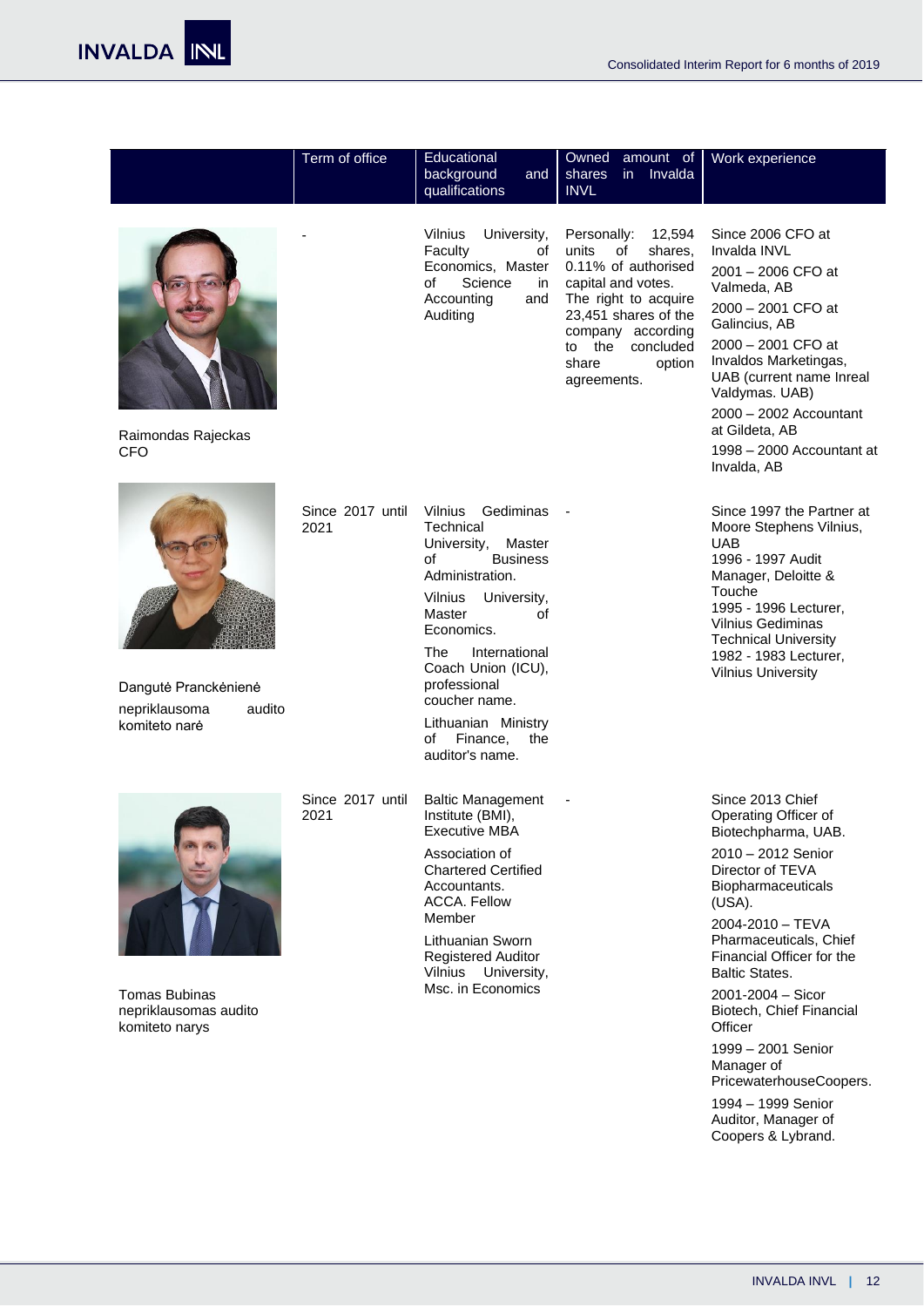# <span id="page-12-0"></span>10. Information on the amounts calculated by the Issuer. other assets transferred and guarantees granted to the Members of the Board, the president and CFO

Within six months period of 2019 the calculated remuneration for the Board members of Invalda INVL, AB (as employees of the Company) amounted to EUR 142.1 thousand, that is on the average EUR 7.9 thousand per month for each member.

The calculated remuneration to the president of the Company and CFO (including wages from the subsidiaries) totalled to EUR 95.2 thousand, on the average EUR 7.9 thousand per month for each.

In compliance with the order of the Rules for Granting Equity Incentives, during the reporting period Invalda INVL signed options contract with CFO for 9,086 ordinary registered shares of Invalda INVL.

# <span id="page-12-1"></span>V. OTHER INFORMATION

# <span id="page-12-2"></span>11. Agreements with intermediaries on public trading in securities

Invalda INVL, AB has signed agreements with these intermediaries:

- Siauliu Bankas, AB (Tilzes str. 149, Siauliai, Lithuania; tel. +370 41 595 607) the agreement on investment services, the agreement on management of securities accounting, the agreement on payment of dividends;
- Luminor bank, AB (JKonstitucijos av. 23, Vilnius, Lithuania; tel. +370 5 239 3503) the agreement on financial instruments account management, implementation of orders and offering recommendations;
- SEB Bankas, AB (Gedimino ave. 12, Vilnius, Lithuania; tel. +370 5 268 2370) the agreement on management of securities account;
- FMI Orion Securities, UAB (A. Tumeno str. 4. (block B), Vilnius, Lithuania; tel. +370 5 231 3841) the agreement on investment services;
- Bank Zachodni WBK S.A. (Rynek 9/11, 50-950 Wrocław, Poland; tel. +61 856 4445) the agreement of intermediation;
- AB SEB Pank (Tornimae str. 2., 15010, Tallin, Estonia; tel. +372 6657 772) the agreement of intermediation.

## <span id="page-12-3"></span>12. A description of the principal risks and uncertainties over the next 6 months

The main risks and uncertainties the company faces may be expected in the next 6 months were described in the annual report for 2018. This information didn't change.

# <span id="page-12-4"></span>13. Information on the related parties' transactions

The detailed information on the related parties' transactions has been disclosed in the section 11 of the financial statements' explanatory notes.

Information on transactions with related parties as defined in the Company Law Article  $37^2$ , entered into during the 6 months of 2019:

| Related party                                                                                                                                                             | Company's<br>relationship with the<br>other counterparty                                                                                                                 | Date and value of the<br>transaction                                                                                                                                                                                                                                 | Other information                                                                                                                                                                                                                                                                                                                                                                                                                                                                                                |
|---------------------------------------------------------------------------------------------------------------------------------------------------------------------------|--------------------------------------------------------------------------------------------------------------------------------------------------------------------------|----------------------------------------------------------------------------------------------------------------------------------------------------------------------------------------------------------------------------------------------------------------------|------------------------------------------------------------------------------------------------------------------------------------------------------------------------------------------------------------------------------------------------------------------------------------------------------------------------------------------------------------------------------------------------------------------------------------------------------------------------------------------------------------------|
| UAB Įmonių grupė "Inservis",<br>kodas 301673796,<br>Gynėjų g. 14, Vilnius, Lithuania<br><b>Register of Legal Entities</b>                                                 | 100% controlled by<br>Invalda INVL                                                                                                                                       | 30-01-2019 Loan agreement<br>P/190130/01.<br><b>EUR</b><br>No.<br>300,000                                                                                                                                                                                            |                                                                                                                                                                                                                                                                                                                                                                                                                                                                                                                  |
| <b>INVL Baltic Sea Growth Fund</b><br>A fund managed by UAB INVL<br>Asset Management,<br>code 126263073<br>Gynėjų g. 14, Vilnius, Lithuania<br>Register of Legal Entities | A closed-end mutual<br>fund intended<br>for<br>professional<br>investors, managed<br>INVL<br>Asset<br>bv<br>Management which<br>100% controlled<br>is<br>by Invalda INVL | Subscription Agreement<br>A<br>related to investment in INVL<br>Baltic Sea Growth Fund; dated<br>7 February 2019. Invalda INVL<br>committed to invest to Fund<br>EUR 19.15 mln. It is provided<br>that the capital committed to<br>the fund will be called in stages | The<br>Committee<br>Audit<br>expressed the opinion that<br>there is no reason to believe<br>the<br>decision<br>of the<br>that<br>Management Board of Invalda<br>INVL regarding planned EUR<br>19.15 million investment into<br><b>INVL Baltic Sea Growth Fund</b><br>would be unfair and unfounded<br>in relation to the shareholders<br>of Invalda INVL, who are not<br>party to this agreement. The<br>Management Board of Invalda<br>INVL.<br>approved<br>the<br>Subscription Agreement on 5<br>February 2019 |

*continued on the next page*